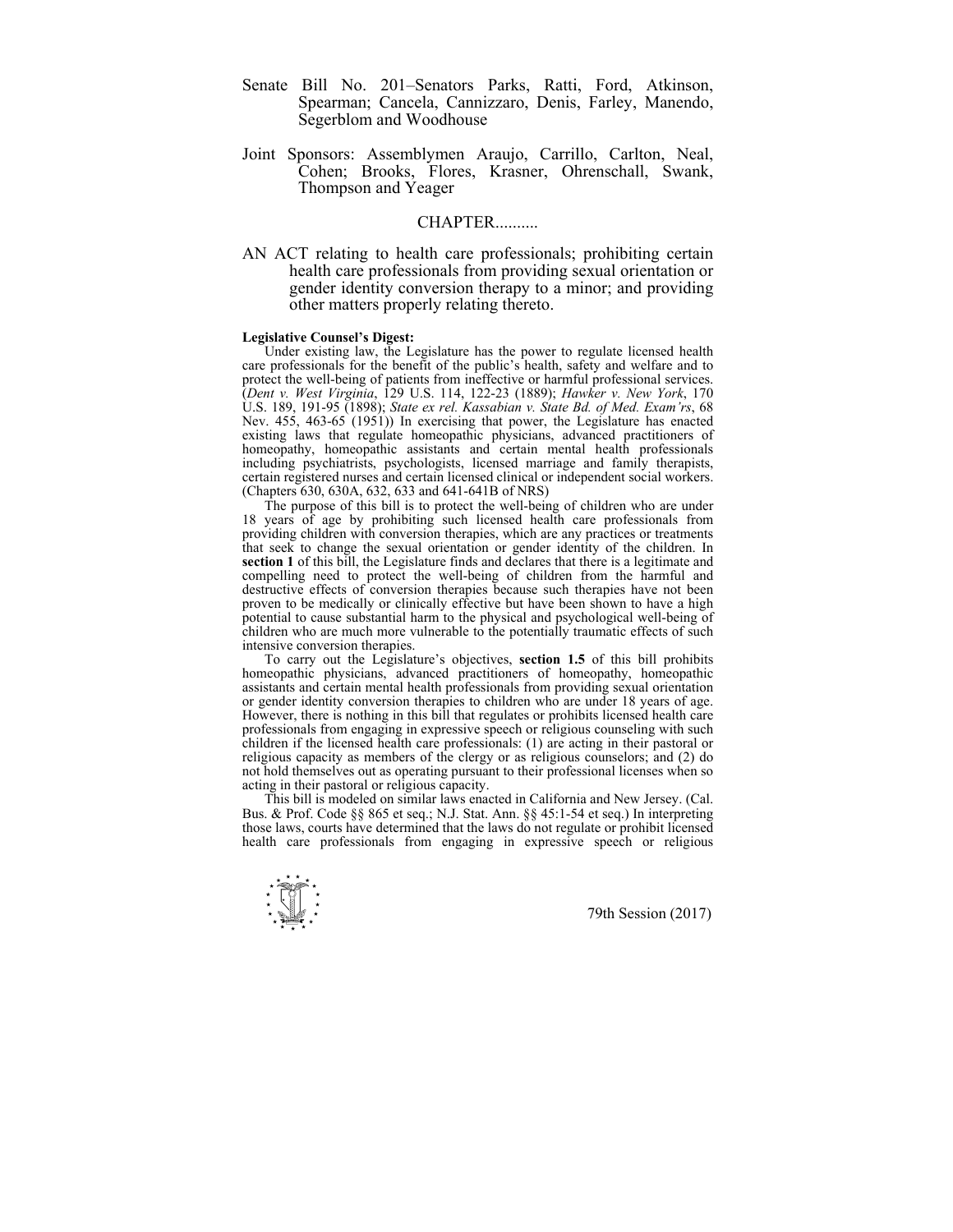counseling with children who are under 18 years of age if the licensed health care professionals: (1) are acting in their pastoral or religious capacity as members of the clergy or as religious counselors; and (2) do not hold themselves out as operating pursuant to their professional licenses when so acting in their pastoral or religious capacity. In addition, courts have also held that the laws:  $(1)$  are a constitutional exercise of the legislative power to regulate licensed health care professionals for the benefit of the public's health, safety and welfare and to protect the well-being of children from ineffective or harmful professional services; (2) do not violate any rights to freedom of speech, association or religion and are not unconstitutionally overbroad or vague under the First and Fourteenth Amendments to the United States Constitution; and (3) do not violate any other fundamental or substantive due process rights of licensed health care professionals or the parents or children who seek their professional services. (*Pickup v. Brown*, 740 F.3d 1208 (9th Cir. 2014), *cert. denied*, 134 S.Ct. 2871 and 2881 (2014); *Welch v. Brown*, 834 F.3d 1041 (9th Cir. 2016), *cert. denied*, No. 16-845, --- S.Ct. --- (May 1, 2017); *King v. Governor of New Jersey*, 767 F.3d 216 (3d Cir. 2014), *cert. denied*, 135 S.Ct. 2048 (2015); *Doe v. Governor of New Jersey*, 783 F.3d 150 (3d Cir. 2015), *cert. denied*, 136 S.Ct. 1155 (2016))

EXPLANATION – Matter in *bolded italics* is new: matter between brackets *lomitted materiall* is material to be omitted.

## THE PEOPLE OF THE STATE OF NEVADA, REPRESENTED IN SENATE AND ASSEMBLY, DO ENACT AS FOLLOWS:

 **Section 1.** 1. The Legislature hereby finds that:

 (a) For the past several decades, there has been a growing consensus among medical and mental health professionals that conversion therapies, which involve any practices or treatments that seek to change the sexual orientation or gender identity of a patient, also known as reparative therapies or sexual orientation change efforts:

 (1) Have been based on developmental theories whose scientific validity is questionable;

 (2) Have relied on anecdotal reports of cures that have not been tested, substantiated or verified by any rigorous scientific research or peer-reviewed studies; and

 (3) Have not been proven to be medically or clinically effective but have been shown to have a high potential to cause substantial harm to the physical and psychological well-being of the patient, especially children under 18 years of age because they are much more vulnerable to the potentially traumatic effects of such intensive conversion therapies.

 (b) A significant number of well-known and well-respected professional and scientific organizations have publicly denounced or disavowed conversion therapies because of the highly doubtful effectiveness and highly probable harmfulness of such therapies.

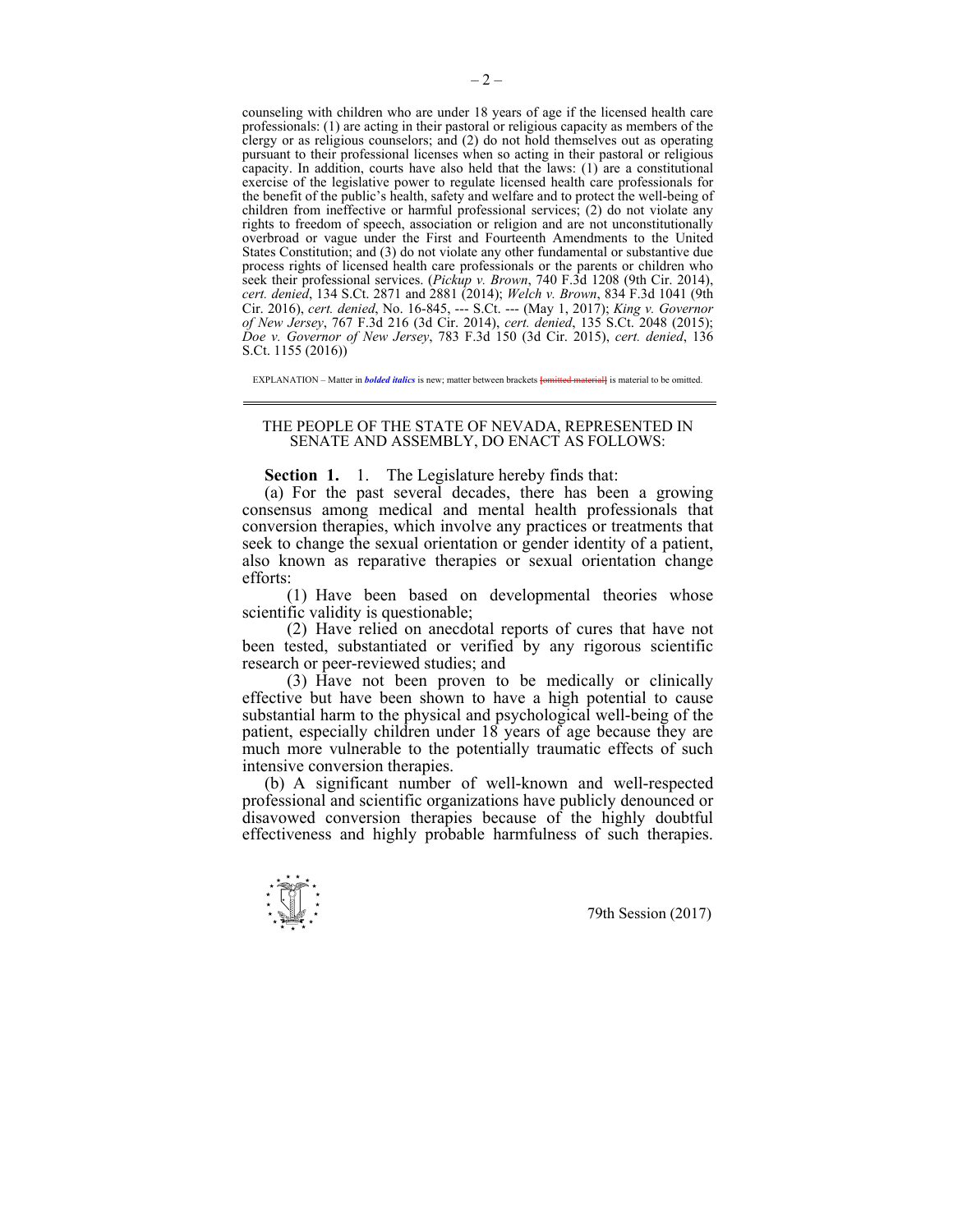Such organizations include, without limitation, the American Psychological Association, American Psychiatric Association, American Psychoanalytic Association, American Counseling Association Governing Council, American Medical Association Council on Scientific Affairs, American Academy of Child and Adolescent Psychiatry, American Academy of Pediatrics, American School Counselor Association, National Association of Social Workers and Pan American Health Organization.

 (c) Such organizations have determined that conversion therapies may be particularly harmful or destructive to children because such therapies:

 (1) Aggravate and intensify harmful or destructive feelings, including, without limitation, confusion, depression, guilt, shame, stress, loneliness, helplessness, hopelessness, pointlessness, disappointment, self-blame, self-hatred, low self-esteem, marginalization, dehumanization, hostility, anger, betrayal or loss of faith, belief, interest, concern or motivation; and

 (2) Increase the risk of harmful or destructive behaviors, including, without limitation, social withdrawal, isolation, substance abuse, suicide, deception, high-risk sexual behaviors and unlawful behaviors.

 2. The Legislature hereby declares that there is a legitimate and compelling need to protect the well-being of children who are under 18 years of age from the harmful and destructive effects of conversion therapies by prohibiting certain licensed health care professionals from providing children with conversion therapies because such therapies have not been proven to be medically or clinically effective but have been shown to have a high potential to cause substantial harm to the physical and psychological well-being of children, who are much more vulnerable to the potentially traumatic effects of such intensive conversion therapies.

 **Sec. 1.5.** Chapter 629 of NRS is hereby amended by adding thereto a new section to read as follows:

*1. A psychotherapist shall not provide any conversion therapy to a person who is under 18 years of age regardless of the willingness of the person or his or her parent or legal guardian to authorize such therapy.* 

 *2. Any violation of subsection 1 is a ground for disciplinary action by a state board that licenses a psychotherapist as defined in subsection 3.* 

 *3. As used in this section:* 

 *(a) "Conversion therapy" means any practice or treatment that seeks to change the sexual orientation or gender identity of a*